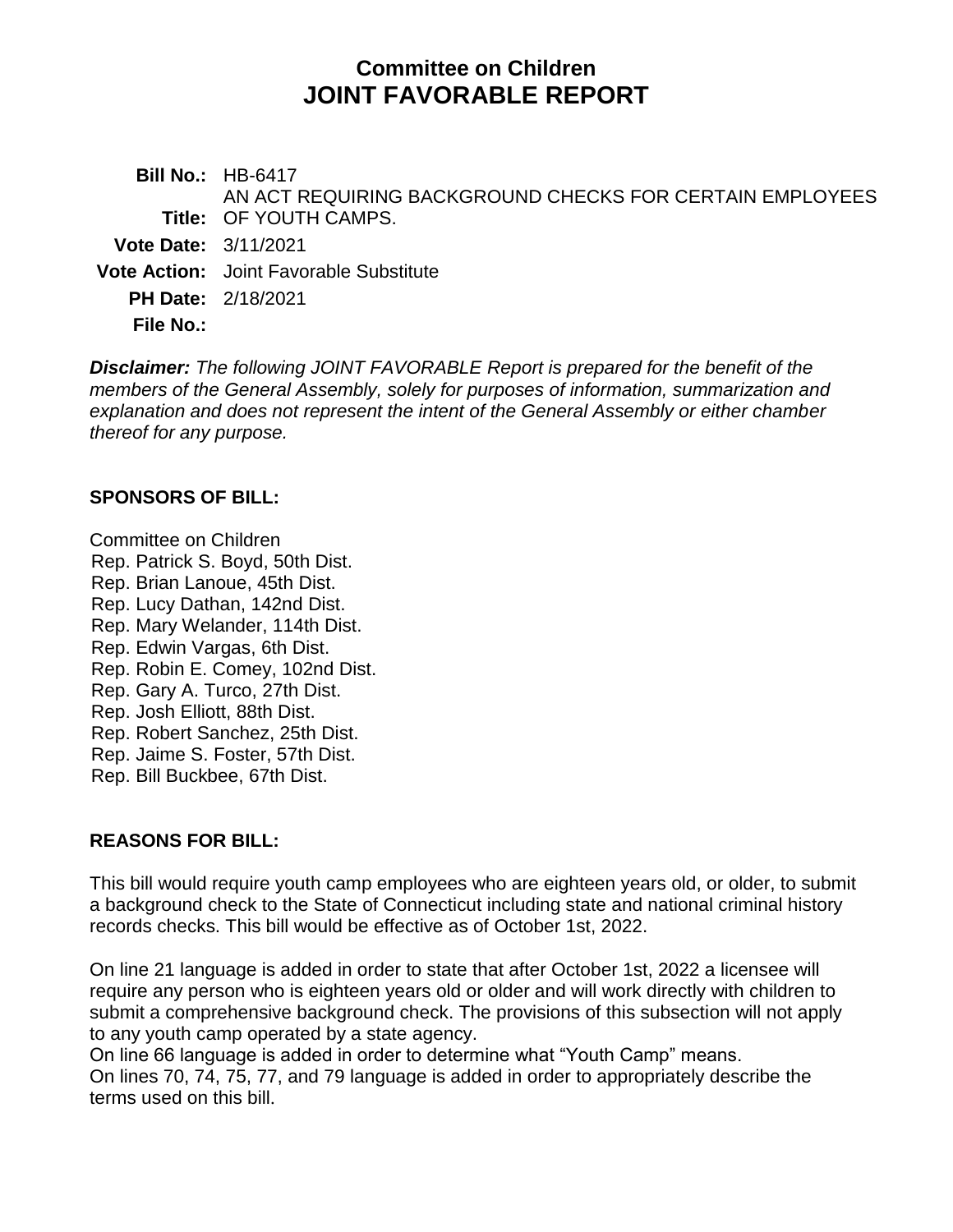## **RESPONSE FROM ADMINISTRATION/AGENCY:**

**Beth Bye, Commissioner, Office of Early Childhood:** The commissioner states that:

- The bill does have a good goal but the OEC recognizes that there is a need to proceed cautiously to avoid "implementing a background check requirement [...] that the current system in Connecticut is unable to support in a timely manner". She also points out that sometimes the time that it takes to process the fingerprint background checks is longer than the time of operation of the camp.
- The OEC has submitted language for consideration to the Education Committee establishing what the background check should consist of.
- The "DESPP is in the process of modernizing its fingerprint system that will vastly decrease the time for processing". "Once the new fingerprint system is in place, reducing the turnaround time for processing to 24-48 hours, the OEC believes that a requirement for fingerprint-based background checks for youth camps should be revisited".

## **NATURE AND SOURCES OF SUPPORT:**

#### **NATURE AND SOURCES OF SUPPORT:**

**Denise Learned, CEO of Camp Hazen YMCA:** Denise Learned testified in favor of this bill. She agrees with the overall goal of this bill but has some concerns with the logistics and methods of it. She states that:

- For the past 20+ years background checks have been in place and as time goes by its definition evolve, naturally, and the measures currently in place are serving their purpose just fine. The YMCA has approximately 35% of their staff from around the globe, meaning that "a Criminal Background Check Certificate from their home country must be presented to obtain their 'Certificate of Eligibility (DS-2019)' for their visa, issued by a US Department of State- designated sponsor organization." However, as many of these employers only arrive in the country until their employment begins, this fingerprinting system would not work.
- The current fee for the background check through the OEC is over \$88/person, and the YMCA has been paying \$25-35/person, therefore their expenses would more than double, meaning that dollars that could be given to families for financial assistance "might need to be reduced".
- Camp Hazen YMCA knows that their top priority is the safety of their children and that they believe their practices are both responsible and effective, they also believe that all camps in the state should be screening staff through CBCs and that a statutory requirement at this time is necessary.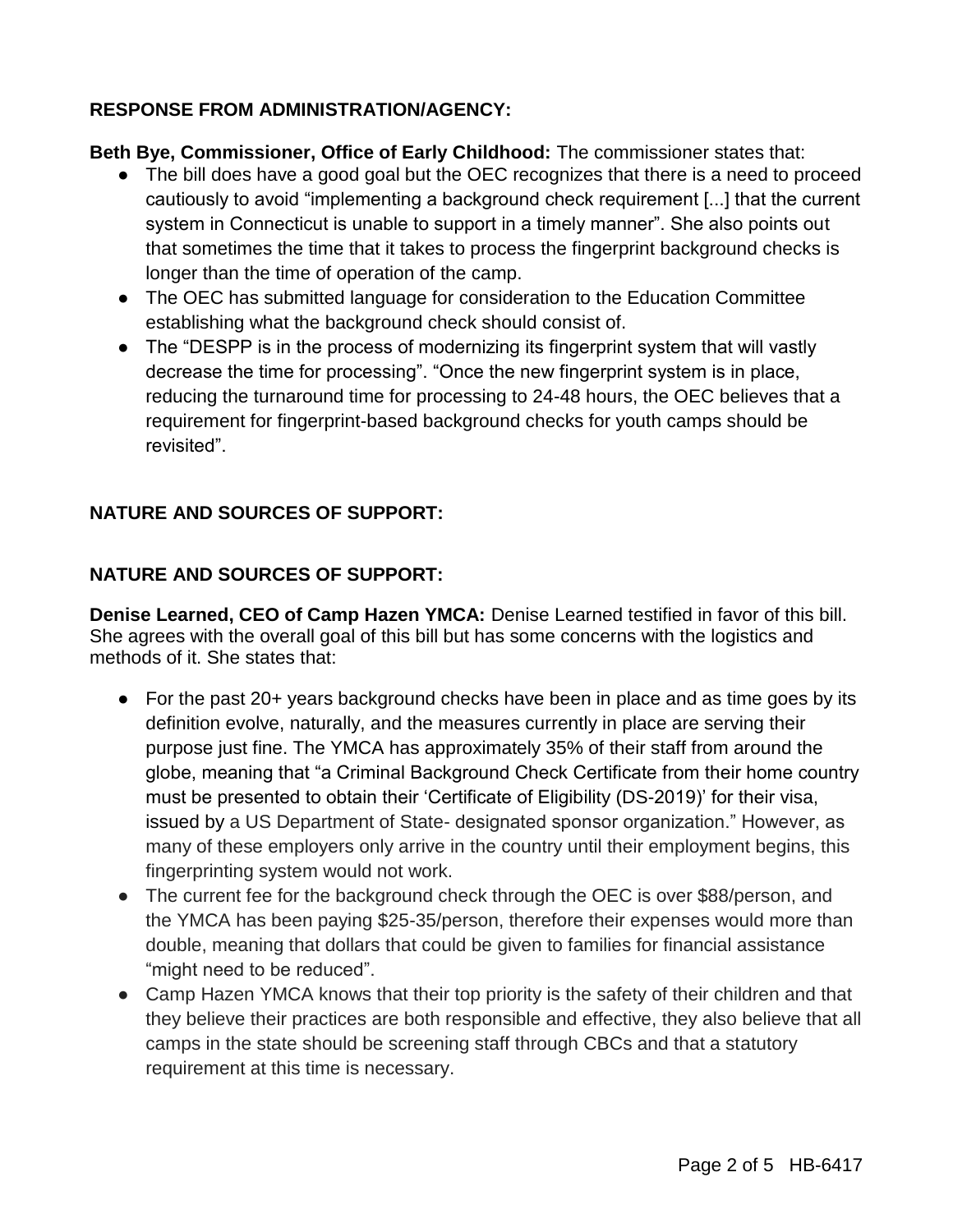# **Olivia DeFilippo, Administrative Assistant of Connecticut Alliance to end Sexual**

**Violence:** The Alliance testified in support of this bill. She said that she supports the benefits of this bill as well as how it interferes with the perpetuation of the rape culture. Further she also states that requiring background checks is a simple and effective strategy to identify people who should not be working with children in this capacity.

**John Cattelan, Executive Director of the Connecticut Alliance of YMCAs:** The Alliance testified in support of this bill but has some comments to it. He stated that:

- Since summer camps usually take up to 8 weeks, a background check that takes this much time is not helpful. And in addition, the Ycamps already do everything required for a background check with exception to fingerprinting.
- The overall financial burden on the Ys would increase to over \$250,000 meaning that fewer people would be able to receive financial aid to attend the camp.

## **NATURE AND SOURCES OF OPPOSITION:**

**Wayne B. Moss Executive Director, National Council of Youth Sports:** Wayne Moss testified against this bill.

- He states the history of how background checks began with hopes that the policies developed along time are compelling enough "to allow for the organizations who are in alignment with the most recent iterations, which is the USOPC Background Screening Policy, to be deemed in compliance with your proposed requirements.".
- He brings the section of the policy that addresses the requirements regarding search components:
	- Social Security Number validation;
	- Name and address history records;
	- Two independent Multi-Jurisdictional Criminal Database searches covering 50 states

plus DC, Guam, and Puerto Rico;

○ County Criminal Records for each name used and county where the individual currently lives or has lived during the past five years, going back the length of time

records are available and reportable for each county searched;

○ National Sex Offender Registry database search of all available states, plus DC,

Guam, and Puerto Rico;

○ Multiple National Watch Lists

**Keith Garbart, Connecticut Camping Association:** Keith Garbart testified against this bill. He stated that: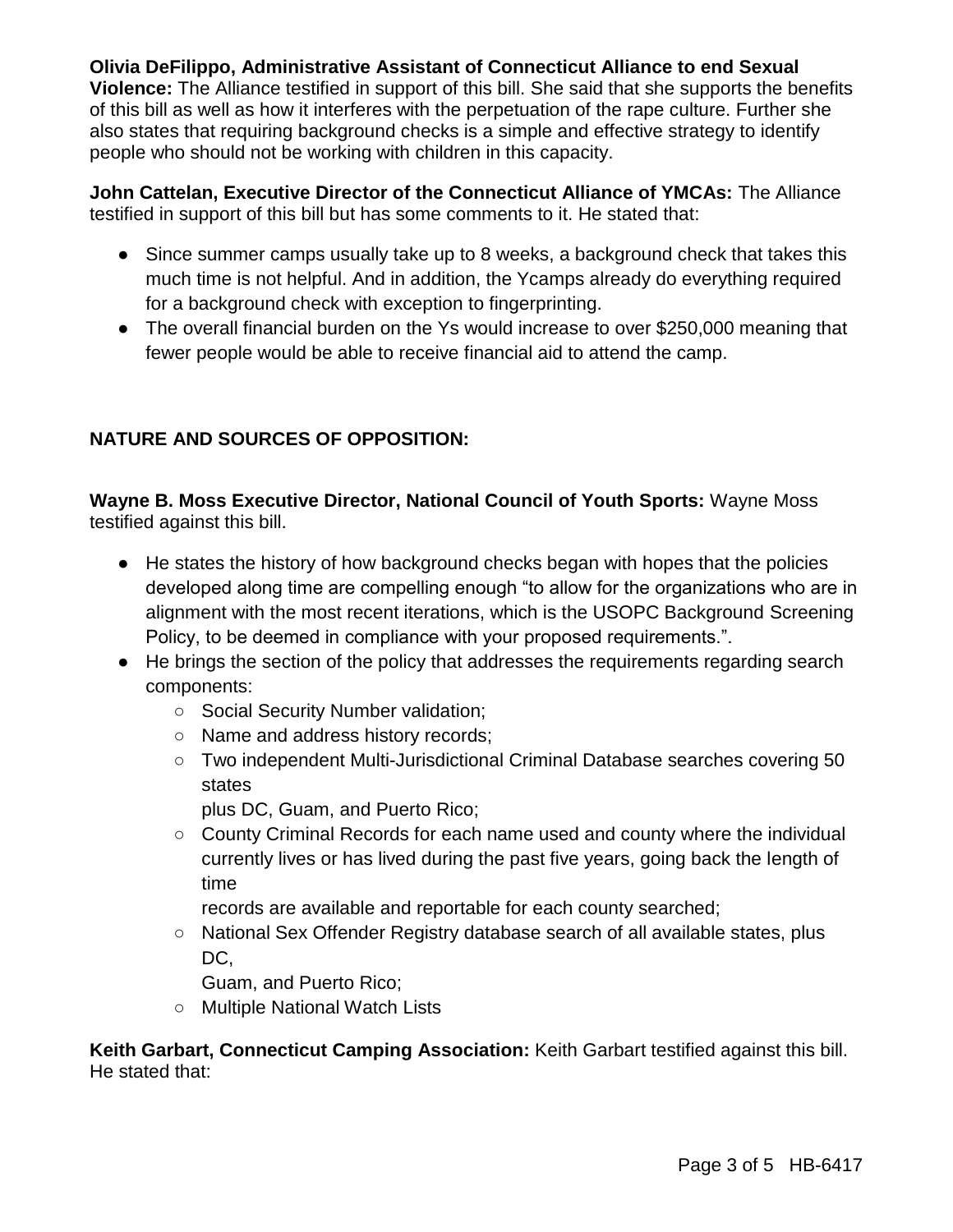- The safety and wellbeing of the campers is the association's number one priority but he does not believe an FBI fingerprinting background check is necessary and unrealistic with the current reality of camps.
- Most camps hire up until the first day of staff training and with this new bill, training would only start after the check is 100% complete.
- "Many [fingerprinting background checks] are being returned with "smudging" or other problems experienced during the fingerprint process that were submitted way back in November in some cases."
- Another issue is having international staff since they are not even in the country until a week or two before camp begins, consequently many applications going in at once. And this group also has a rigorous application to obtain a J-1 visa prior to even entering the country.
- "The CT Camping Association does feel that the third-party companies that are currently conducting background checks for camps throughout the country are accurate, dependable, and achieve the same result in a timely manner." Keith proceeds then to explain how in depth these third-party companies go when doing a background check.

Keith brought the standards set by the American Camp Association Accredited in regard to background checks (as of October 2019):

- *AD.25 New Staff Screening (Year-Round and Seasonal)* Does the camp require screening for all new camp staff based on camp property (directors, counselors, administrative, and support staff; seasonal and year-round staff members; and paid, volunteer, and contracted personnel) that includes:
- *AD.25.1* A criminal background check for staff eighteen years of age and older?
- *AD.26 Subsequent Criminal Background Checks* Does the camp require a criminal background check for returning and year-round camp staff based on camp property (directors, counselors, administrative and support staff; seasonal and year-round staff members; and paid, volunteer, and contracted personnel) in the following time frames:
- *AD.26.1 For returning seasonal staff*, an annual criminal background check for staff eighteen (18) years of age and older to be initiated prior to the arrival of campers or prior to the start of employment for any late hires?
- *AD.26.2 For year-round staff:* A criminal background check for staff eighteen (18) years of age and older at least every five years?
- *AD.27 Annual Staff Screening* Does the camp require annual screening for all camp staff (18 and older) based on camp property (directors, counselors, administrative, and support staff; seasonal and year-round staff members; and paid, volunteer, and contracted personnel) that includes:
- *AD.27.1 A disclosure statement?*
- *AD.27.2 A check of the National Sex Offender Public website or verification that a check of the sex offender registry of all fifty (50) states has been completed?*